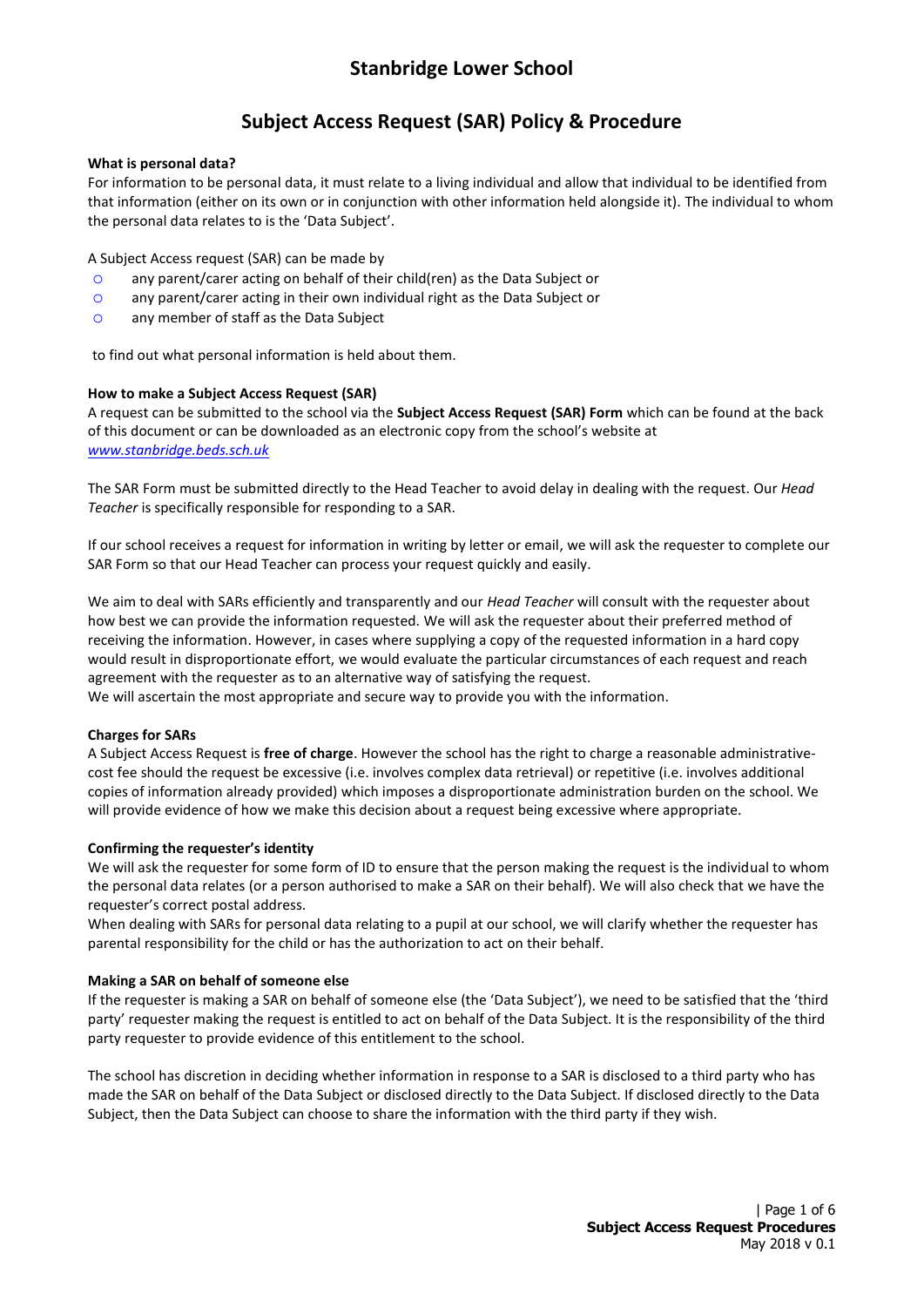## **Subject Access Request (SAR) Policy & Procedure**

### **Clarifying a SAR**

Before we respond to a SAR, we may ask for additional information from the requester to enable us to find the personal data covered by the request.

Each SAR received will be acknowledged and once the necessary ID checks have been satisfied and clarification sought regarding the context of the personal data being requested, we will inform the requester of the date by which the response must be provided (within one month).

### **How long will information resulting from a SAR be available?**

In accordance with the GDPR regulations, the school will provide the required information within one month from the date the school is satisfied with the confirmation of the identity of the requester and agreed the nature and requirements of the information being requested. The school has the right to extend this period for particularly complex requests which may require more time to process.

Whilst we aim to respond to requests within the required time period of one month, we may not be able to honour this time period if we receive requests just before or during school holidays. If the nature of the request is complex and/or the request falls within a holiday period, we will aim to reach a mutually agreed alternative time period.

If there is a delay in dealing with the request for any reason, we will contact the requester to explain the reason and the expected date for the response.

### **Information that is exempt from SARs**

Certain types of personal data are exempt from SARs because of its nature or effect its disclosure may have (e.g. safeguarding or legal issues) or where disclosure would involve information about another individual. In these cases, we will explain to the requester the reasons why information requested cannot be disclosed.

### **How information is provided**

Our responses to a SAR will include an explanation of the searches that have been made to deal with the request and the information revealed by those searches so that the requester is able to understand whether they have received all the information they are entitled to.

### **Monitoring our compliance with responding to SARs**

We retain a log of SARs received which includes the details of requests received which we update to monitor progress as the SAR is processed. The log contains copies of the information supplied in response to the SAR together with copies of any material withheld and an explanation why.

We also monitor the time period for responding to SARs as well as deal with requests that have not been dealt with within the one month timeframe.

Compliance with dealing and responding to SARs is monitored and discussed at senior leadership level and with our Trust Board/Board of Governors.

### **Complaints about our Subject Access request procedure**

If the requester believes that a request for information has not been dealt with properly, the requester should make a complaint to the school through our normal complaints procedure. If following the conclusion of the complaints procedure within the school, the requester is still dissatisfied or the original decision is not reviewed, the requester can complain directly to the Information Commissioner's Office (ICO) at <https://ico.org.uk/concerns> .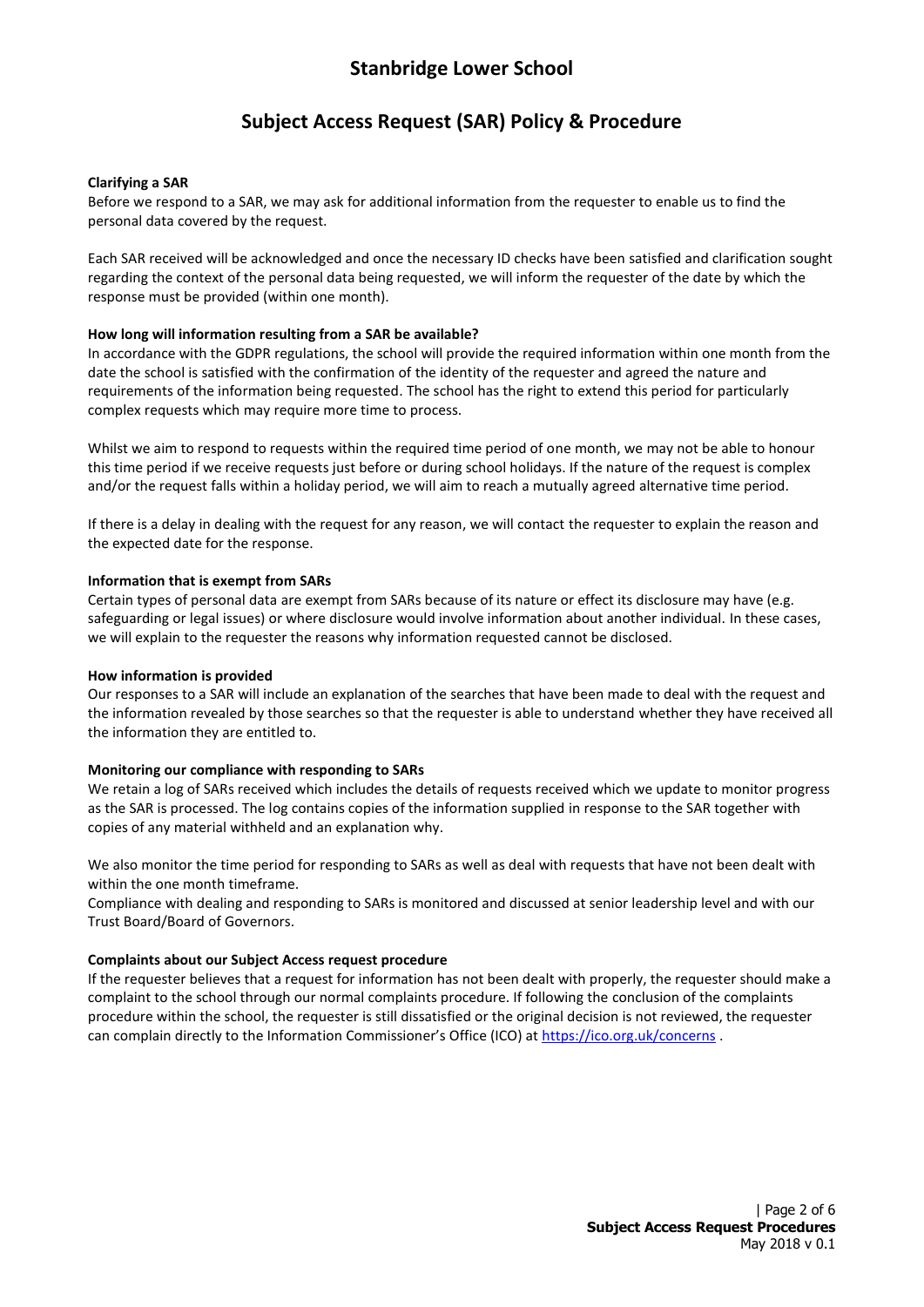# **Subject Access Request (SAR) Policy & Procedure**

#### **Stanbridge Lower School**

## **Subject Access Request (SAR) Form**

You can use this form to request access to your personal information held by our school. Our school's **Privacy Notices** details the personal information held, how we use this information and the reasons why we share this information.

You should describe the information you need as clearly as possible: it is not sufficient to ask for "everything about me". If your request is too broad or unclear, we may need to ask you to be more specific. In addition, you must also enclose **proof of your identity** such as a photocopy of your passport, driving licence, or birth certificate.

This Subject Access Request form and proof of identity should be sent to the Head Teacher at the following address [info@stanbridge.beds.sch.uk](mailto:info@stanbridge.beds.sch.uk)

If you need assistance with completing this form or have any questions regarding the SAR process, please contact Mrs Nita Coupland via the school office on 01525 210328.

### **Section 1 – Details of person requesting information (requester)**

| Title:                   | Title (please state):<br>Ms<br>Mr<br>Mrs<br>Miss $\Box$ |
|--------------------------|---------------------------------------------------------|
| Forename(s):             |                                                         |
| Surname:                 |                                                         |
| <b>Daytime Telephone</b> |                                                         |
| No:                      |                                                         |
| <b>Email Address:</b>    |                                                         |
| <b>Current Address:</b>  |                                                         |
|                          |                                                         |
|                          |                                                         |
|                          |                                                         |
| Postcode                 |                                                         |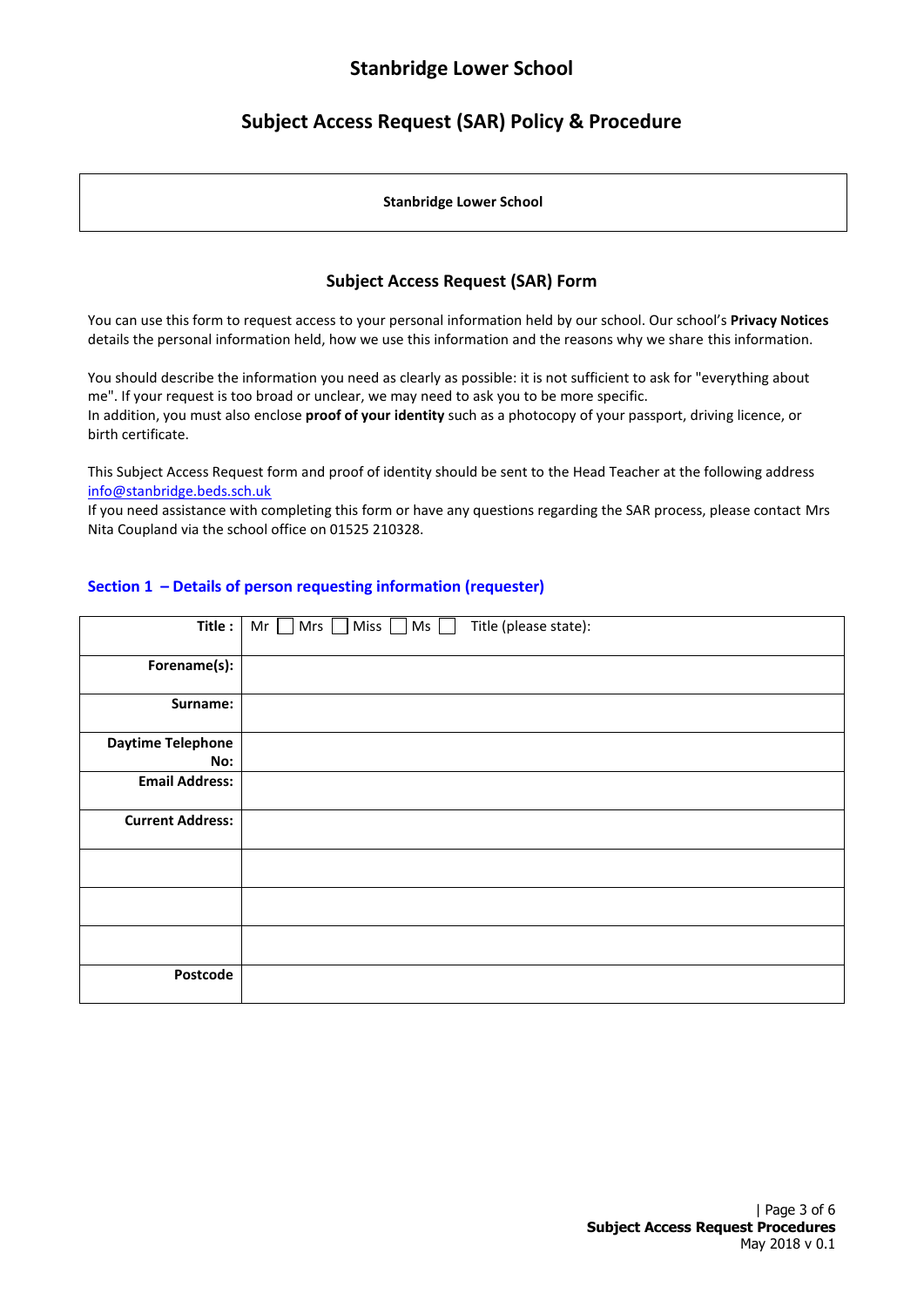# **Subject Access Request (SAR) Policy & Procedure**

### **Section 2 - Are you the Data Subject?**

- **Yes - I am the Data Subject** (the person the information is about) (go to Section 4 ): *As the Data Subject, you will need to provide evidence of your identity so that we can check we are releasing the data to the correct person*
- **No I am acting on behalf of the Data Subject** (go to Section 3)

*If you are acting on behalf of another adult, you must provide written authorisation from the Data Subject to obtain their personal data before this request can be processed. We will still require confirmation of the identity of the Data Subject.*

*If you are acting on behalf of a child, you must provide evidence of parental responsibility*

### **Section 3 – Details of Data Subject (if different from Section 1)**

| Title (please tick one):                                                                                                                                                    | Mrs<br>Miss<br>Ms<br>Title (please state):<br>Mr                                                    |                                            |                               |  |  |
|-----------------------------------------------------------------------------------------------------------------------------------------------------------------------------|-----------------------------------------------------------------------------------------------------|--------------------------------------------|-------------------------------|--|--|
| Forename(s):                                                                                                                                                                |                                                                                                     |                                            |                               |  |  |
| Surname:                                                                                                                                                                    |                                                                                                     |                                            |                               |  |  |
| <b>Current Address:</b>                                                                                                                                                     |                                                                                                     |                                            |                               |  |  |
|                                                                                                                                                                             |                                                                                                     |                                            |                               |  |  |
|                                                                                                                                                                             |                                                                                                     |                                            |                               |  |  |
|                                                                                                                                                                             |                                                                                                     |                                            |                               |  |  |
| Postcode                                                                                                                                                                    |                                                                                                     |                                            |                               |  |  |
| My relationship to the data subject is:                                                                                                                                     |                                                                                                     | (e.g. parent; carer; legal representative) |                               |  |  |
| If the Data Subject is an adult, I have provided evidence of<br>authorisation from the Data Subject to act on their behalf<br>(e.g. letter of authority; Power of Attorney) |                                                                                                     |                                            | $\square$ Yes<br>$\square$ No |  |  |
|                                                                                                                                                                             | If the Data Subject is a child,<br>I have provided evidence of parental responsibility for the Data | $\square$ Yes<br>$\square$ No              |                               |  |  |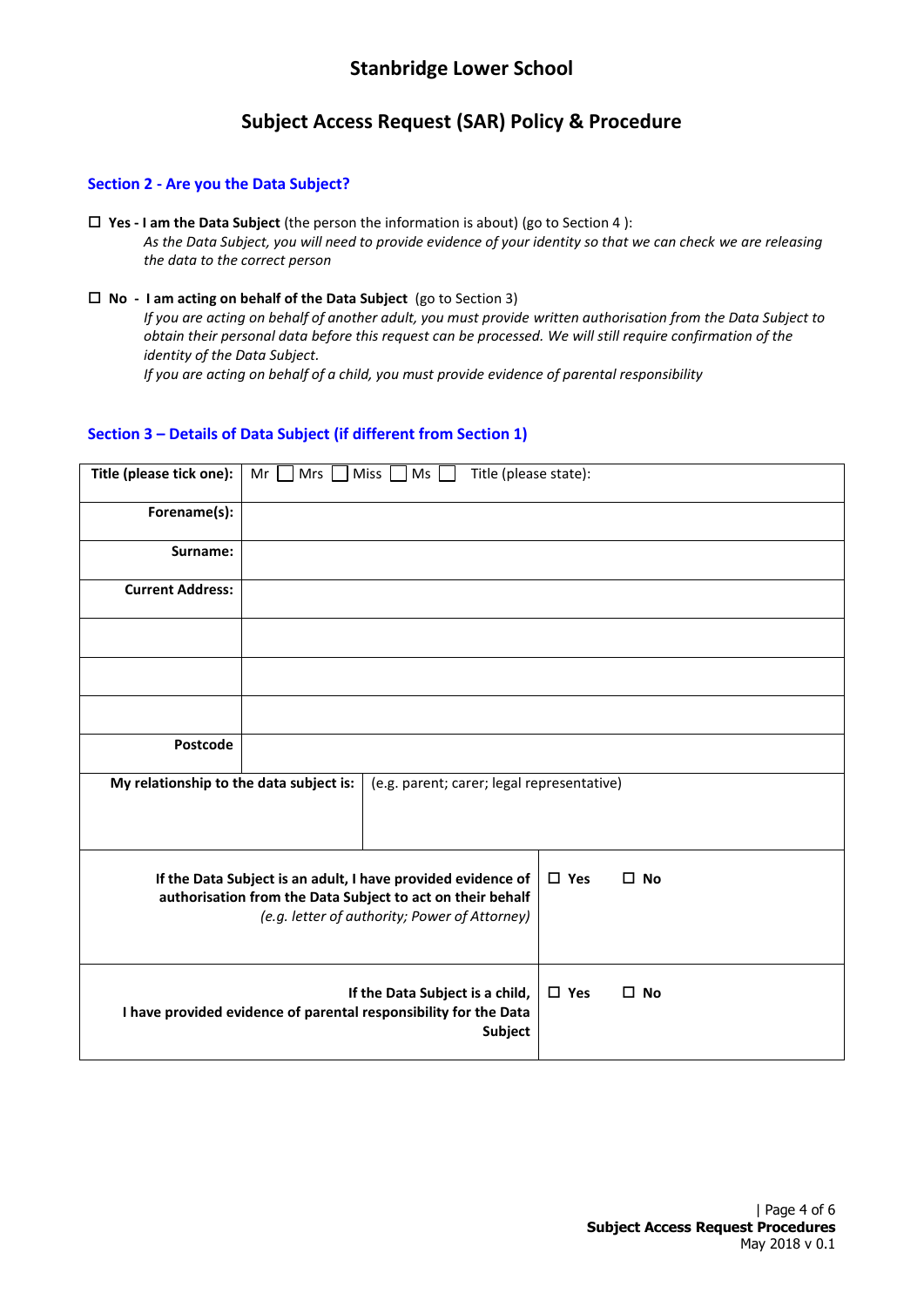# **Subject Access Request (SAR) Policy & Procedure**

### **Section 4 – Details of Information Required**

Please use this space to give us any details about the information you are requesting. You should describe the information you need as clearly as possible: it is not sufficient to ask for "everything about me" or "everything about my child". If your request is too broad or unclear, we may need to ask you to be more specific.

## **Section 5 – How you wish the information to be sent to you**

### **Please indicate how you wish to receive the information:**

| Receive the<br>information by<br>post*             | Collect the<br>information in<br>person                                                                                                                                                                                                                                                                            | View a copy of the<br>information only | Go through the<br>information with the<br>$\leq$ administrator > |  |
|----------------------------------------------------|--------------------------------------------------------------------------------------------------------------------------------------------------------------------------------------------------------------------------------------------------------------------------------------------------------------------|----------------------------------------|------------------------------------------------------------------|--|
| Receive the<br>information in<br>electronic format | You will be sent an email to the email address entered in Section 1 <sup>**</sup> with your personal data<br>included in encrypted attachments. You will need to download the appropriate software to<br>decrypt the data. Details of the encryption software will be provided at the time your request is<br>made |                                        |                                                                  |  |

*\* We will ensure that the information is addressed correctly. However, we cannot be held liable if the information is lost in the post or incorrectly delivered or opened by someone else in your household.* 

*\*\* If you are making the request on behalf of another adult, we will in the first instance contact the Data Subject for authorisation regarding who we send the information to*